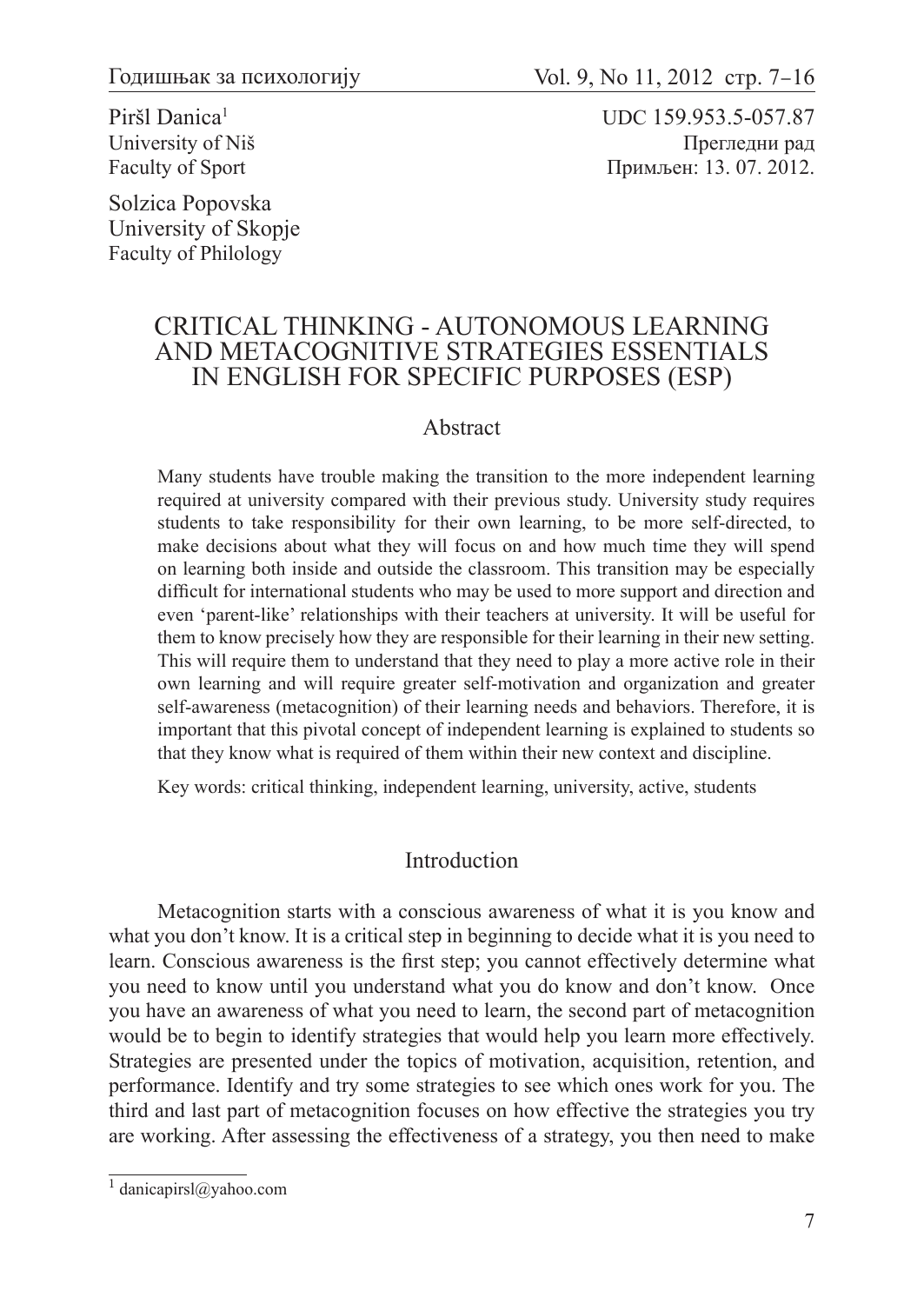conscious choices as to the next steps: continue to use the new strategy, modify the strategy, try a different strategy.

Metacognition is the key to choosing which study strategies to try and which study strategies to use. Various study strategies are listed here under the four topics of motivation, acquisition, retention, and performance. Motivation incorporates attitudes, purpose, and time management as you approach learning situations. Though not truly sequential, motivation can enhance or inhibit learning aspects of each of the categories below. Brown (2000) makes the point that both integrative and instrumental motivations are not necessarily mutually exclusive. Learners rarely select one form of motivation when learning a second language, but rather a combination of both orientations. He cites the example of international students residing in the United States, learning English for academic purposes while at the same time wishing to become integrated with the people and culture of the country.

Acquisition incorporates understanding new information being learned. Strategies for success include study reading, note-taking, and connecting new information to previous knowledge (constructivism). Negative motivators can inhibit acquisition of new information. Negative aspects of acquisition likewise can inhibit retention and performance of new information. Linguistics and foreign language methodologies are tightly connected and based on the nurturist's facet of the language acquisition. Therefore it follows that what we acquire must be somehow retained.

Retention is the ability to access new knowledge learned. Retention incorporates time management, note-taking, study-reading, memory, and vocabulary strategies. Practice, review, understanding, and time in contact with new information enhance retention of new information. Lack of retention will inhibit performance. Performance is the aspect of understanding new information and being able to apply new information appropriately. Performance incorporates retention, test-taking, and anxiety-reduction strategies.

# Metacognititive strategies and writing in ESP

Kaplan, in his essay on cultural thought patterns and rhetoric, brought to light that L2 students need instruction in writing beyond the traditional focus on grammar and syntax (1966). He stressed that "the teaching of reading and composition to foreign students does differ from the teaching of reading and composition to American students, and cultural differences in the nature of rhetoric supply the key to the difference in teaching approach" (p. 1). Kaplan pointed out that it is a fallacy to assume that "because a student can write an adequate essay in his native language, he can necessarily write an adequate one in his second language" (p. 3) as rhetorical structures differ among cultures.

Kaplan suggests several activities meant to raise the students' awareness of the rhetorical patterns of English compositions. Studies have shown that texts produced by L2 authors "vary from those produced by native speakers across almost every imaginable dimension (e.g. lexical variety, syntactical choices, cohesion and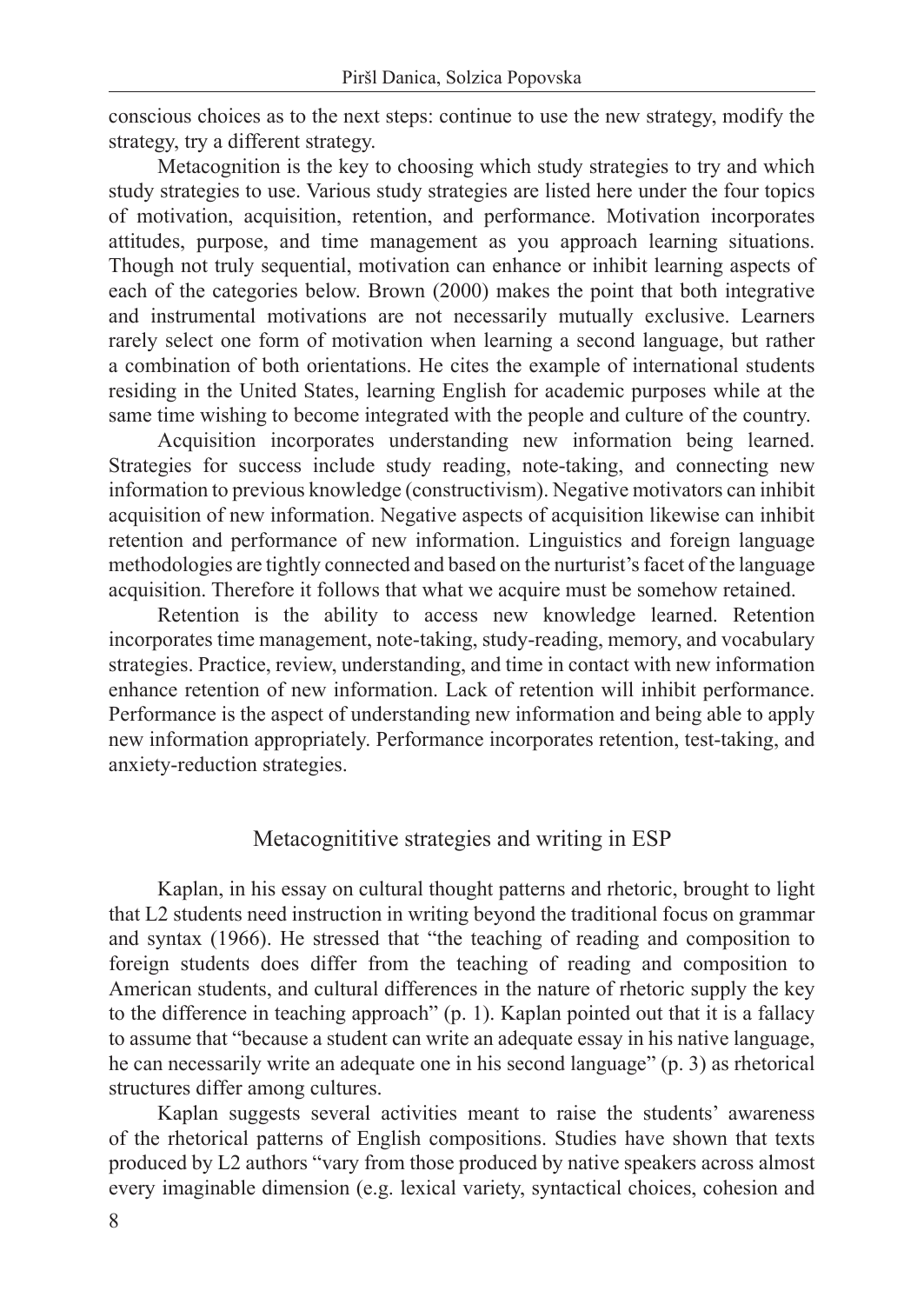coherence, global rhetorical structure, etc)" (Silva, 1993, as cited in Ferris, 2001, p. 299); in short, L2 writers simply need "more of everything" (Raimes, 1985, as cited in Ferris, 2001, p. 299), (e.g. instruction in rhetorical patterns, grammar, cohesive devices, etc). Giving L2 writers "more of everything" poses several problems for the instructor given the task of systematically exposing L2 students to the facets of writing an effective text in English, most notably that there is not enough time in a typical course, IEP or otherwise, to cover every aspect of writing.

Furthermore, doubts have been cast on whether such a "one-size-fits-all" approach to writing instruction actually provides individual learners with the information needed to complete writing tasks successfully (Devine et al., 1993). Recent research points out that "writing is a process guided by strategic knowledge the goals writers set, the strategies they invoke, and their awareness of these processes" (Chien, 2004).

### Strategies

Learning strategies can best be defined as "specific actions taken by the learner to make learning easier, faster, more enjoyable, more self-directed, more effective and more transferable to new situations" (Oxford, 1990, as cited in Baker & Boonkit, 2004, p. 300). A further defining quality of a learning strategy is that it has to be employed deliberately by the learner in order to achieve a goal (Wellman, 1988, as cited in Carrell et al., 1998, p. 97). In regards to writing, Baker and Boonkit (2004) set forth that strategies involve the "particular techniques or methods by the writer to improve the success of their writing" (p. 301) and list six sets of learning strategies:

- memory strategies
- cognitive strategies
- compensation strategies
- metacognitive strategies
- affective strategies
- social strategies.

It is important, however, to note that a high level of declarative (what it is) and procedural (how to use it) knowledge of learning strategies does not necessarily correspond with a high rate of task success; simply knowing a strategy and how to put it into practice does not mean that a learner will enjoy success with that strategy. A study by Anderson (1991, as cited in Carrell, 1998) highlights that "the use of certain reading strategies does not always lead to successful reading comprehension, while the use of other strategies does not always result in unsuccessful reading comprehension." What was indicative of the success of the reader, however, was when the reader had an array of strategies at his disposal. Even then, comprehension isn't simply "a matter of knowing what strategy to use, but the reader must also know how to use it successfully and orchestrate its use with other strategies" (p. 99).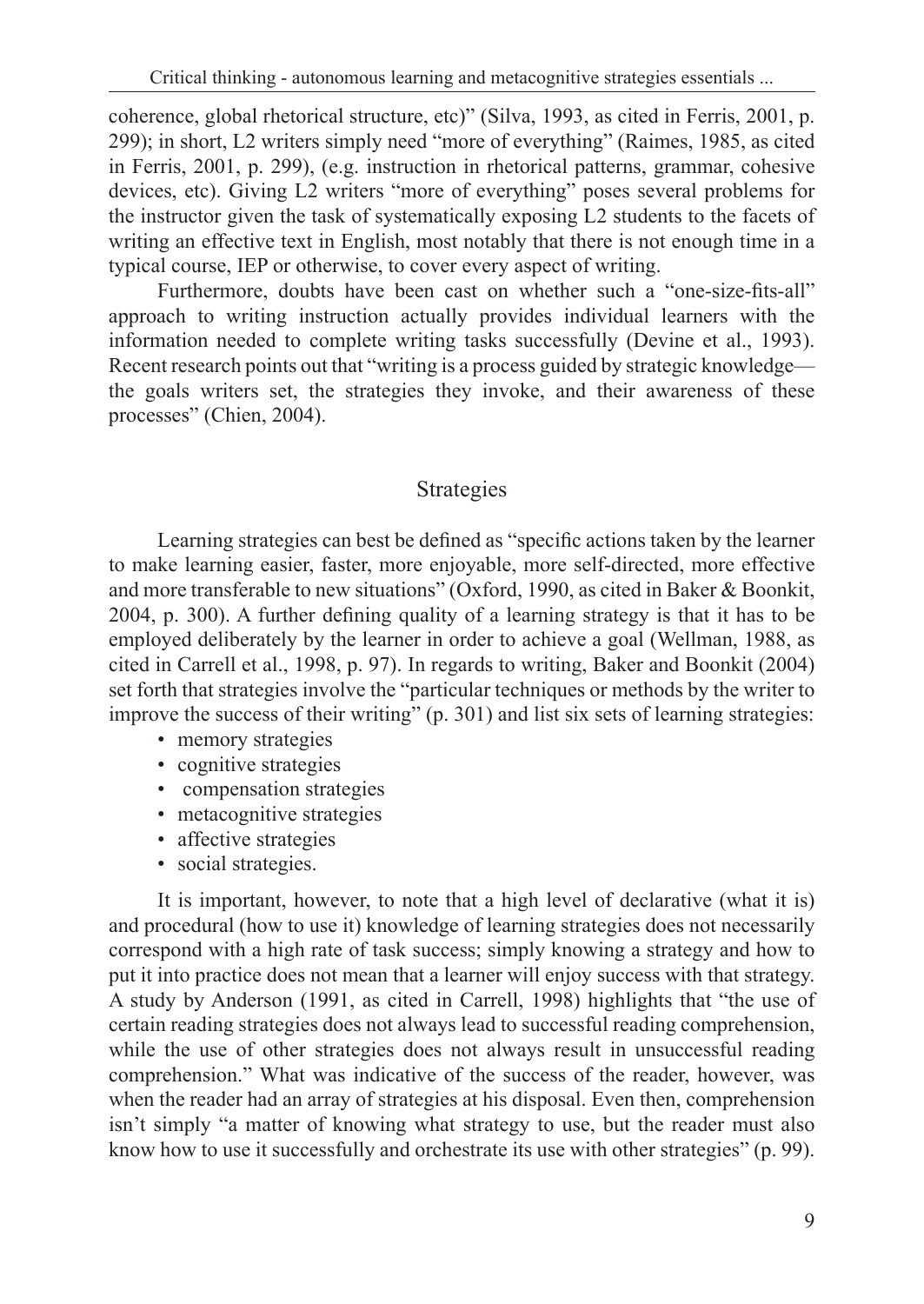### Cognition versus Metacognition

While it is a fine line between cognition and metacognition, particularly in terms of strategy training, the distinguishing factor between the two is how the strategy is used (Flavell, 1978; Chien, 2006; Schraw, 1998). In short, cognitive strategies are strategies which are used to solve problems, whereas metacognitive strategies are employed in order to monitor, evaluate, control and understand these strategies (Chien, 2006). Metacognition is defined by Weinert (1987) as "second-order cognitions: thoughts about thoughts, knowledge about knowledge, or reflections about actions (1987, as cited in Hartman, 1998, p. 1) and is differentiated from cognition "in that cognitive skills are necessary to perform a task, while metacognition is necessary to understand how the task was performed (Garner, 1987, as cited in Schraw, 1998, p. 113). Or, in short, "metacognition is the regulation of cognition. That is, learners need to link these metacognitive awareness with their strategic knowledge about what they know (declarative), how they will use the knowledge (procedural), and when and why they can use the knowledge (conditional)" (Tapinta, 2006, p. 14).

The benefits of metacognitive knowledge are not disputable. Rubin (1975) identified self-monitoring as a strategy employed by good language learners. Flavell himself postulated that "metacognitive knowledge can have a number of concrete and important effects on the cognitive enterprises of children and adults. It can lead you to select, evaluate, revise, and abandon cognitive tasks, goals and strategies in light of their relationships with one another and with your own abilities and interests with respect to that enterprise" (1979, p. 908), and others (Carrell et al. (1998); O'Malley et. al. (1985); Schraw (1998) have pointed that metacognitive knowledge is essential not only for being aware when comprehension is breaking down, but also for a greater understanding of the demands of the task and one's own personal limitations; or, as Carrell explains, "if a reader is aware of what is needed to perform efficiently, then it is possible to take steps to meet the demands of a reading situation more effectively" (p. 100). Hartman (2001) claims that metacognition can "make or break student academic success (as cited in Wong & Storey, 2006, p. 283).

Other benefits of metacognitive knowledge include compensation "for low ability or lack of relevant prior knowledge...and contributes to successful problem solving over and beyond the contribution of IQ and task-relevant strategies" (Schraw, 1998, p.117), as well as strengthening learners' procedural knowledge of strategy application (Tapinta, 2006). While great efforts have been made to illustrate the disparities between cognitive and metacognitive strategies, it's important to note that these strategies are not in opposition to each other; they are, in fact, related (Schraw, 1998, 113).

To sum up, the difference between a cognitive and metacognitive strategy lies in the focus of the immediate activity: a cognitive approach is focused on the completion of the task at hand and prepares learners to tackle similar problems in a similar manner in the future. A metacognitive strategy is focused on how the task was completed, how effective this strategy was, what might the learner do differently the next time when confronted with a similar task.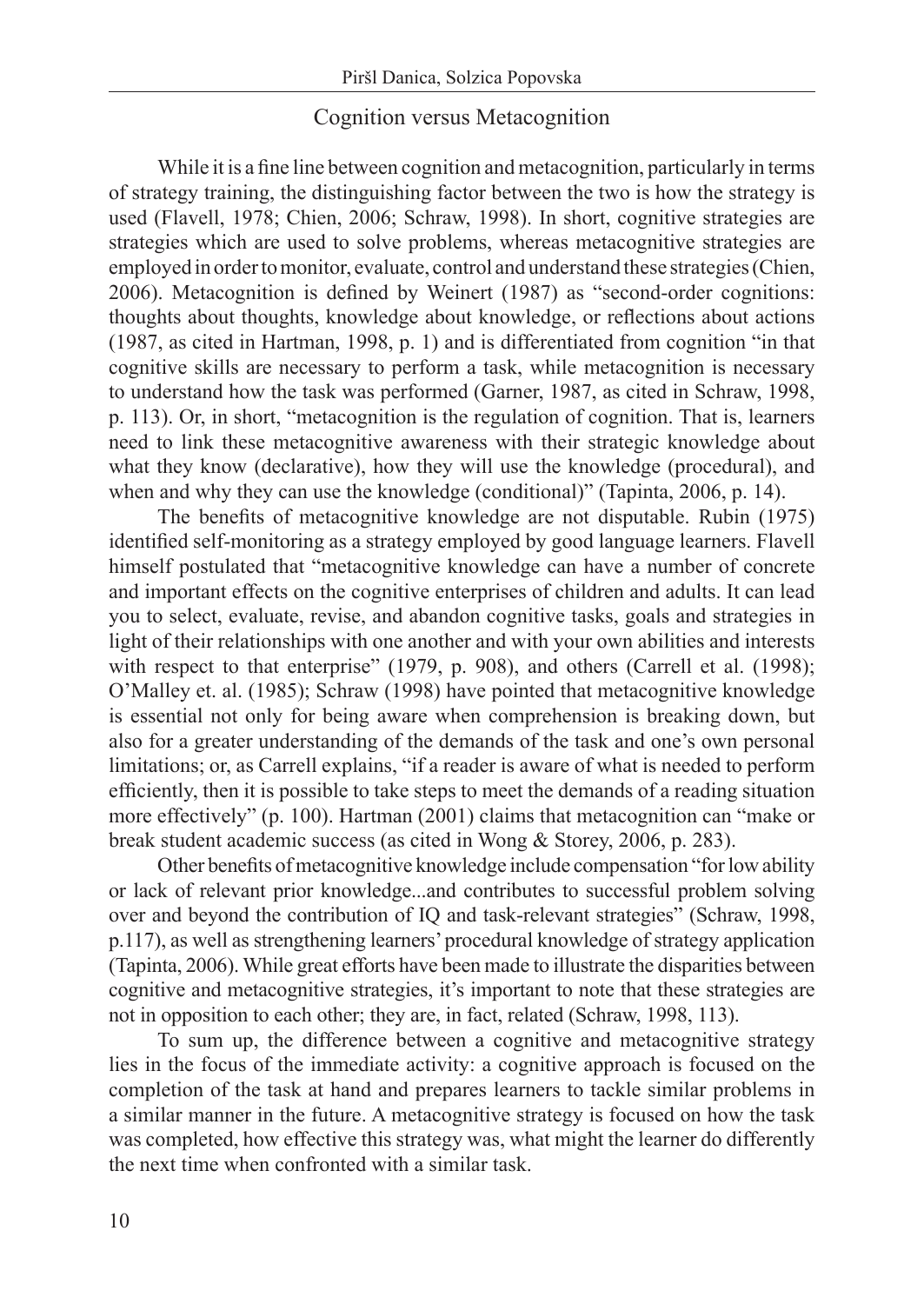## Application of Metacognitive Strategies to Writing Instruction

All writers enter the writing process with some metacognitive knowledge in place. Studies by Devine et al. (1993) have shown that "all writers (L1 and L2) could be characterized as having a metacognitive knowledge base which contributed to their cognitive model of the writing process (p. 213) and which subsequently had implications on the performance of the writers on the written tasks. Several studies (Kasper, 1997; Chien, 2004) have found correlations between the extent to which students employed metacognitive strategies and their writing performance.

How, then, do we go about increasing metacognitive awareness and knowledge among our students? Both Wenden (1998) and Schraw (1998) recommend that students need strategies, both cognitive and metacognitive, modeled for them by a teacher as well as knowledge related to the types of strategies available, the "conditions under which these strategy [sic] are most useful, and a brief rationale for why one might wish to use them as one method which can be used to promote metacognitive knowledge" (Schraw, p. 119).

Another method is to give the students extended practice and reflection, which together "play important roles in the construction of metacognitive knowledge and regulatory skills" (p. 118). Although research into the use of metacognitive strategy training in L2 writing is limited, what research has been conducted seems to support Wenden's and Schraw's recommendations.

 A number of studies looked at the use of learning diaries and/or journals as a means of measuring metacognitive knowledge. A study by Chien (2006), though limited in sample size, found a strong correlation between metacognitive reflection and achievement among Chinese ESL students. In the study, students with high task achievement attended more in review, editing and evaluation (i.e. in metacognitive processes) than students with low achievement. Wong & Storey (2006) found that the use of reflective journals before and after actual writing is "useful for arousing and increasing students' awareness of effective writing skills and is significantly related to writing performance" (p. 297).

Further studies have indicated the value of reflective tasks in sensitizing students to the demands of writing for specific discourse communities (Hirvela, 1997). A wealth of studies, reviewed by Winograd and Hare (1998, as cited in Carrell et. al), reported significant gains in the specific use of the cognitive strategy taught (Adams, Carnine & Gersten, 1982; Alexander & White, 1984; Baumann, 1984; Garner, Hare, Alexander, Haynes & Winograd, 1984; Hare & Borchardt, 1984; Patching, Kameenui, Carnine, Gersten & Colvin, 1983). Overall, these studies support Mayer's (1998) sweeping statement: "Students who receive writing strategy training show improvements in the quality of what they write" (p. 55).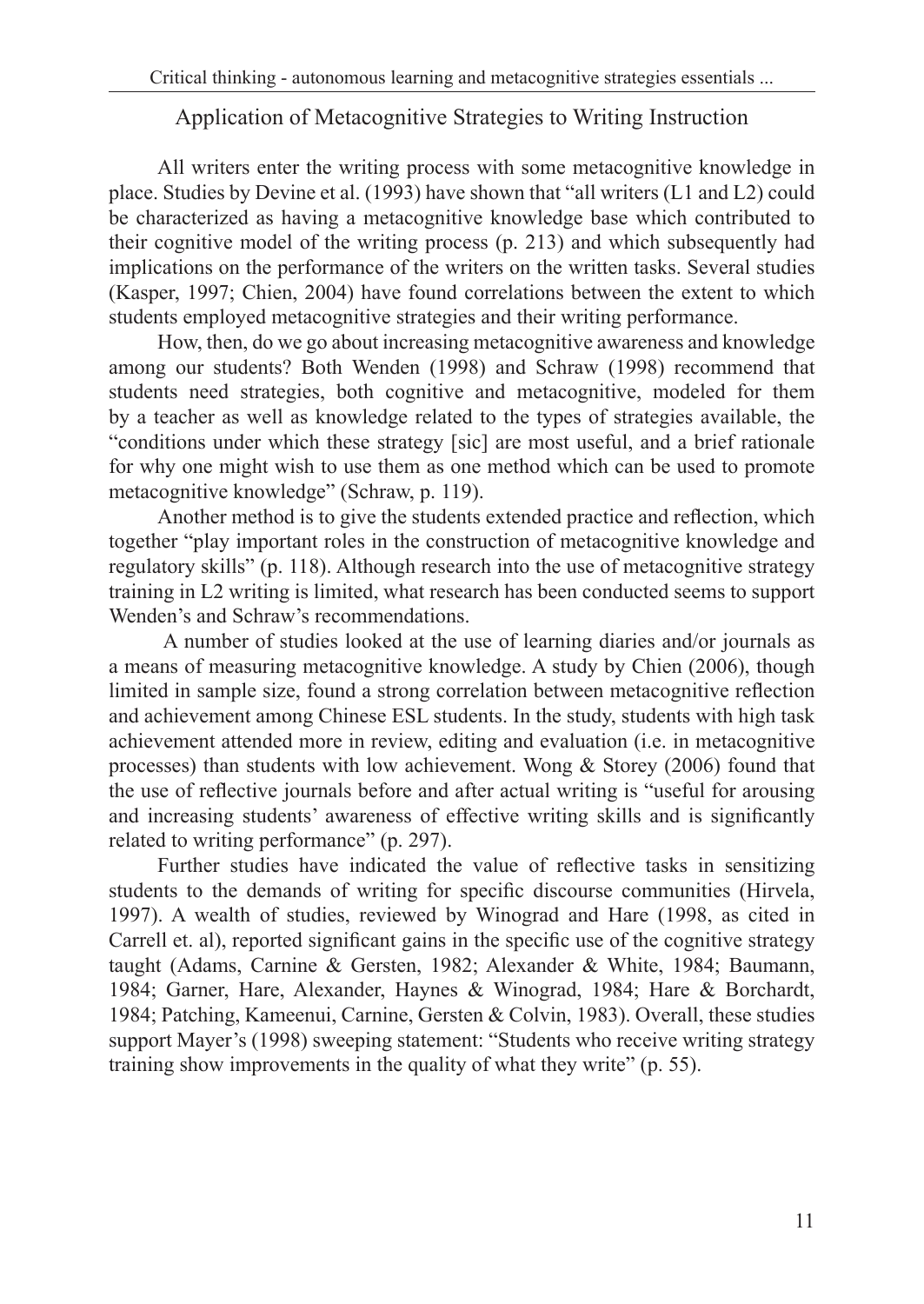#### Approaches in Writing Instruction: Product, Process, Genre

Over the past 30 years, product and process approaches have been the chief methods of writing instruction in EFL classrooms (Badger & White, 2000). The productoriented writing approach is typified by establishing a context, modeling, noticing, and analysis of the features (moves, functions, etc) of these models, information transfer, followed by comparisons between the texts. From this point the students can be given controlled practice activities, which would ultimately lead to the learners producing drafts independently. (Reid, 1988, as cited in Flowerdew and Peacock, 2001). Badger and White (2000) provide a more concrete example of a typical sequence of the productapproach a typical writing class might involve the learners familiarizing themselves with a set of description of houses, possibly written especially for teaching purposes, by identifying, say, the prepositions and the names of rooms used in a description of a house...they might produce some simple sentences about houses from a substitution table. The learners might then produce a piece of guided writing based on a picture of a house and, finally... a description of their own home. (p. 153).

A process-oriented writing cycle, on the other hand, typically contains the following steps: taking preliminary decisions, composing a rough draft, revising the rough draft, preparing a second draft, further revisions and reworking of drafts, further evaluation and writing the final draft. (Flowerdew and Peacock, 2001, pg. 188). Or, as Badger and White again express more concretely A typical prewriting activity in the process approach would be for learners to brainstorm on the topic of houses...they would select and structure...to provide a plan of a description of a house. This would guide the first draft of a description of a particular house. After discussion, learners might revise the first draft working individually or in groups. Finally, the learners would edit or proof-read the text. (pg. 154). For a time, the process approach gained much popularity in ESL writing classroom, prompting both criticism of its shortcomings, most commonly that the process approach fails to account for "the many forces outsider of an individual writer's control which define, shape, and ultimately judge a piece of writing (Horowitz, 1986, p.446) as well as a general recognition of the virtues of a product approach: most notably its explicit instruction in structure and the opportunities it provides the students to improve the basic, mechanical skills needed to write effectively (Rodriguez, 1985).

More recently, the genre approach, focusing much of its attention on the situation and purpose of writing, has gained popularity in writing instruction (Badger and White, 2000). Typically, a genre-approach will begin with an analysis of authentic examples of the target text. This analysis focuses on the macrostructures of the text (i.e. identifying both the obligatory and optional elements and how these are ordered), identifying the cohesive devices employed in the text as well as an analysis of how the register is encoded in the writer's choice of grammar and vocabulary (Thornbury, 2005). While a genre approach does share many features with a productcycle, the fundamental difference is in the genre approach's explicit focus on the purpose of the writing, which includes both the author and the author's purpose for writing the text, as well as the reader and why he/she is reading the text.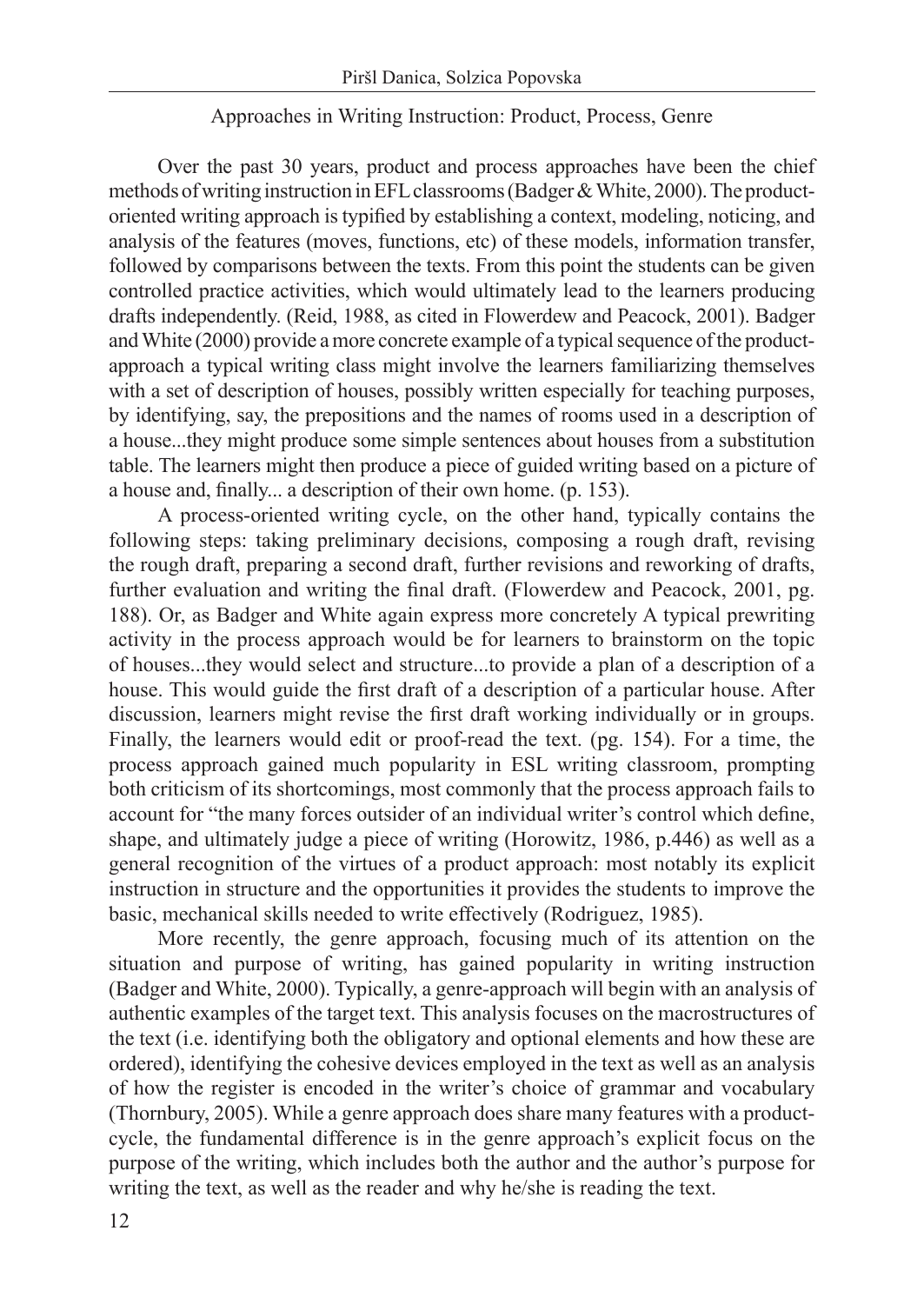As one can see, a genre-approach differs from the product approach largely through its use of authentic materials, most notably the use of a concordancer to analyze both the vocabulary and grammatical structures in the text. This fact alone, in my point of view, is undoubtedly an improvement over the product model: if we're going to ask students to imitate texts, then the use of authentic texts is of the utmost importance. Critics of the genre-approach, however, typically focus on a different feature, or, in this case, the lack thereof: while a genre-approach does provide the structure and scaffolding for the learner to ultimately achieve the task at hand, it does not account for the skills needed in the process of editing, reformulating, and improving written work (Badger White, 2000, p. 157). In other words, it is found lacking in that which the process-approach emphasizes: the actual processes involved in the composition of a text.

Metacognitive strategies with intermediate-level students in ESP courses and the efficiency of these strategies in ESP classes can be summarized in students' comments:

- 1. Now, I think my brain is more active in reading as if, I read with my brain rather than my eyes.
- 2. After previewing I can decide how I will deal with any particular text, and which other strategies I am going to follow to have better comprehension.
- 3. The strategies you applied made me conscious and active I used to read a text word for word until then, being afraid to misunderstand the contents. Now I'm trying to skip as many words as possible even when I am going to read about something not familiar, and I am going to deal with the text I have already had quite a few knowledge.
- 4. There are many positive aspects of using predictions. Firstly, immediately thinking about the topics help us to understand contents of articles. Secondly, we can improve our reading speed by predicting the following contents. Thirdly, we can associate our knowledge we have concerning the topics and it can help to make our learning much easier.
- 5. Finding key words in any text was an interesting technique. I think relying on Key words is more helpful than relying on the structure in reading a text.
- 6. I think it is easier to ask question when I read something I have prior knowledge with because I have something to base in to ask question.
- 7. Now, I have a critical reading and I can use my background knowledge.

# Conclusion

Having analyzed some data and having reviewed some references, the following conclusions could be drawn:

- 1. The practice of metacognitive strategies teaching leading to student self-assessment carries the possibility of creating a dynamic, interactive environment on several levels: between student and teacher, learner and learning, learning and knowledge, and knowledge and action.
- 2. Self-directed ESP studies foster reflective thinking when students take responsibility for their actions.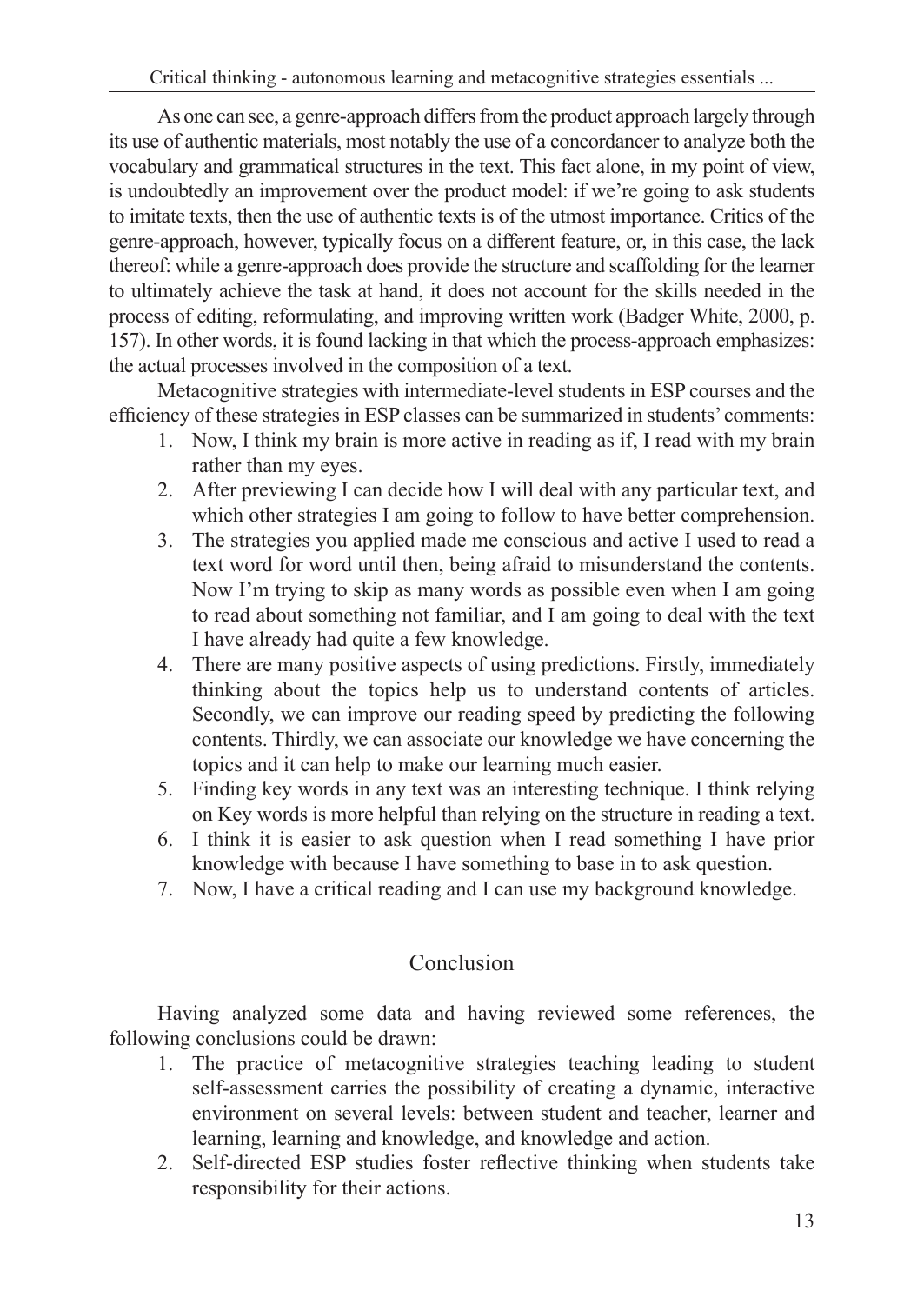- 3. Reflective thinking should be fostered and encouraged by the teacher.
- 4. Learning diaries, journals, portfolios are the best techniques to help students to foster their reflection and metacognitive awareness.
- 5. There should not be too much of teachers intervention in the learning process as well designed and structured studies lead students to less responsibility and discourage reflection.

To sum up, there are several methods which can be used to raise students' metacognitive awareness in the classroom. Firstly, teachers should explicitly model both their cognitive and metacognitive thought processes for their students. Secondly, students should be given explicit instruction into the demands of the writing task in question. This is turn will aid the students in their attempts to self-monitor. Finally, students should be given extensive opportunities both to practice these skills and reflect back upon them.

## References

- 1. Aebersold, J. A.M and M.L. Field. (1997). From Reader to Reading Teacher: Issues and Strategies for language classroom. Cambridge: Cambridge University Press.
- 2. Atay, D. (2007). Memory strategy instruction, contextual learning and ESP vocabulary recall. Journal of English for Specific Purposes, Volume 26, issue1.
- 3. Auerbach, E. R and Paxton, D. (1997). It's Not the English Thing": Bringing Reading Research Into ESL Classroom. TESOL Quarterly, 31,237-260.
- 4. Badger, R. and White, G. (2000). "A process genre approach to teaching writing". ELT Journal 54(2): 153-160.
- 5. Baker, L. and Brown, A. L. (1984). Metacognitive skills and reading. In P.D. Pearson (Ed.), Handbook of Reading Research Vol. 1, (pp. 353-394) New York: Longman.
- 6. Block, C. (2004). Teaching Comprehension: The Comprehension Process Approach, Texas Christian University, Pearson Education, Inc.
- 7. Brown, R. (2002). Straddling two worlds; Self-directed comprehension instruction for middle schoolers. In Block, C, and Pressely, M. (eds.). Comprehension Instruction. Research Based Practice. NY; Guilford.
- 8. Celce-Murcia, Marianne. (2001). Teaching English as a Second or Foreign Language, Heine and Heine, Thomson Learning. U.S.A.
- 9. Collins, N.D. (1994). Metacgnition and Reading to learn. Eric Digest # 96.
- 10. Cotteral, S. (2000). Promoting learner autonomy through the curriculum; Principles of designing language courses. ELT Journal 52/2; 109-117.
- 11. Dovey, Teresa. (2006). What purposes, specifically? Re-thinking purposes and specificity in the context of the new vocationalism. Journal of English for Specific Purposes, Volume 25, issue 4.
- 12. Duell O.K. (1986). Metacognitive skills. In G. Phye, and T. Andre (Eds.), Cognitive Classroom Learning. Orlando, FL: Academic Press.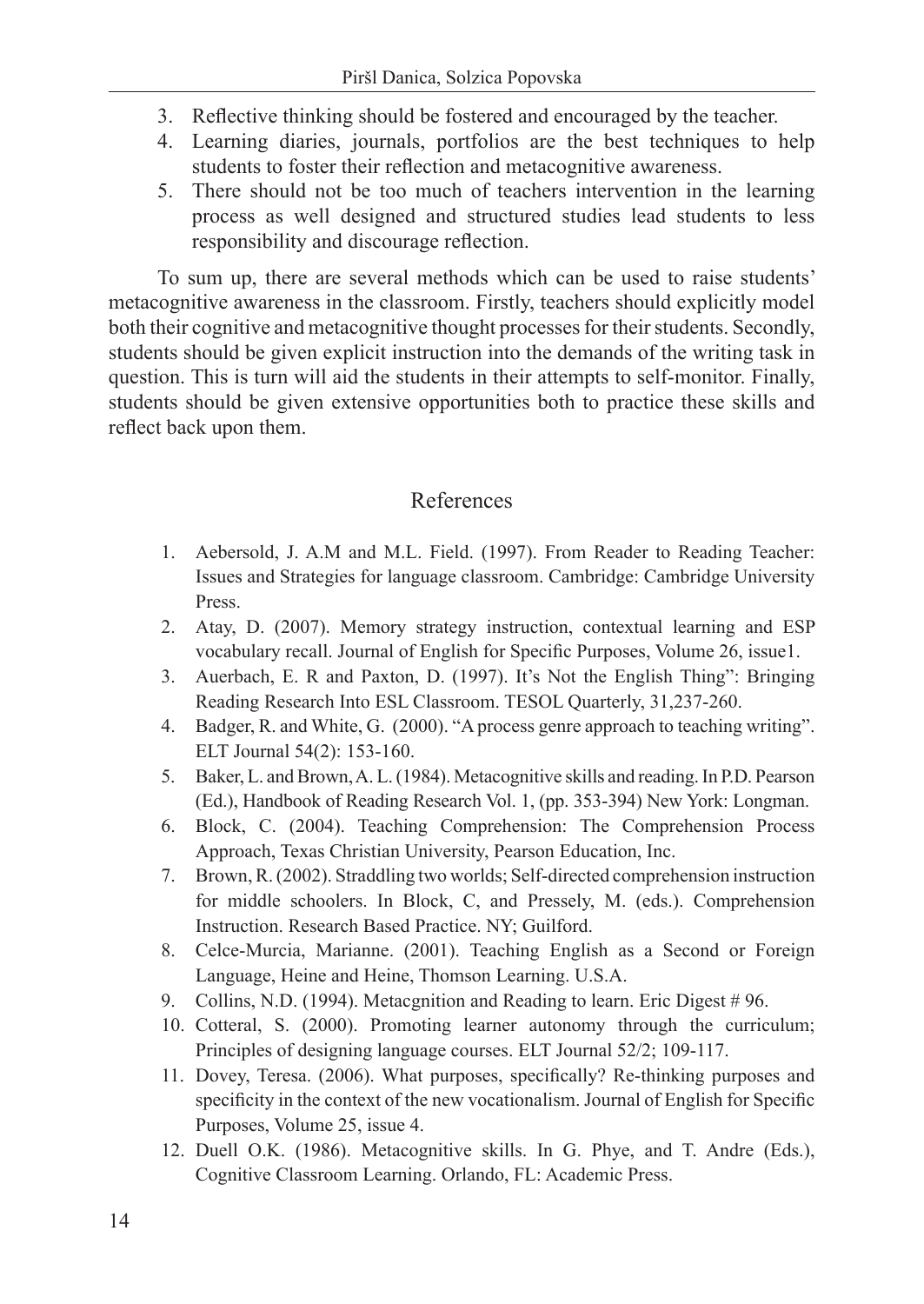- 13. Flavell, J. H. (1971).First discussant's comments: what is memory development the development of? Human Development 14, 272-78.
- 14. Flowerdew, J. and Peacock, M. (eds) (2001). The EAP curriculum: issues, methods and challenges. Cambridge: Cambridge University Press, pp.177-194.
- 15. Hacker, D. J. (1998). Definition and empirical foundations. In Hacker,D.J., Dunlosky. J. and Graesser, A.C., editors, Metacognition in Educational Theory and Practice. Mahwah, NJ: Erlbaum, 1-24.
- 16. Holec, H. (1987). The learner as manager: managing learning or managing to learn? In Wenden, and Rubin (eds.). Learner strategies in Language Learning. Prentice hall international. UKO Ltd.
- 17. Horowitz, D. (1986). What professors actually require: academic tasks for the ESL classroom. TESOL Quarterly, 20 (3), 445-462.
- 18. Hutchinson T. and Waters A. (1987). English for specific Purposes: A learning Centered Approach. Cambridge: Cambridge University Press.
- 19. Kintch, w. and Van Dijk, T.A. (1978). Toward a model of discourse comprehension and production. Psychological Review 85; 363-394.
- 20. Mackay, R. and Mountford, A. (1978). English for Specific Purposes. Longman group Ltd.
- 21. Munby, J. (1978). Communicative Syllabus Design, Cambridge: Cambridge University Press.
- 22. Nunan, D. (1997). Strategy training in the language classroom; An empirical investigation. RELC Journal 26: 56-81.
- 23. O'Malley, M.J. and Chamot, A.U. (1990). Learning Strategies in Second Language Acquisition. .Cambridge: Cambridge University Press.
- 24. Oxford. R. (1989). The best and the worst: an exercise to tap perceptions of language –learning experiences and strategies. Foreign Language Annuals 22, 44-54.
- 25. Pitts, M. M. (1983). Comprehension monitoring: definition and practice. Journal of Reading. 26, 516-23.
- 26. Richards, J. and Rodgers, S. (2001). Approaches and Methods in Language Teaching. Cambridge University Press.
- 27. Rubin, J. (1987). Learner strategies: theoretical assumptions, research history and typology. In Wenden, and J. Rubin.(eds.). Learner strategies in language Learning. Prentice Hall International, (UK) Ltd.
- 28. Shraw, G. (1998). Promoting general metacognitive awareness. Instructional Science 26, 113-25.
- 29. Swales, J. (1985). Episodes in ESP, Perganon.Vol. 2, No. 1 English Language Teaching 168
- 30. Thornbury, S. (2005). Beyond the Sentence. Houndmills: Macmillan Education.
- 31. Victori, M. (1995). Enhancing metacognition in self-directed language learning. System 23/2; 223-234.
- 32. Voller, P. (1997). Does the teacher have a role in autonomous language learning? In B, P. and P. Voller (eds). Autonomy and Independence in language learning. New York: Addison Wesley Longman Limited. pp. 181-191.